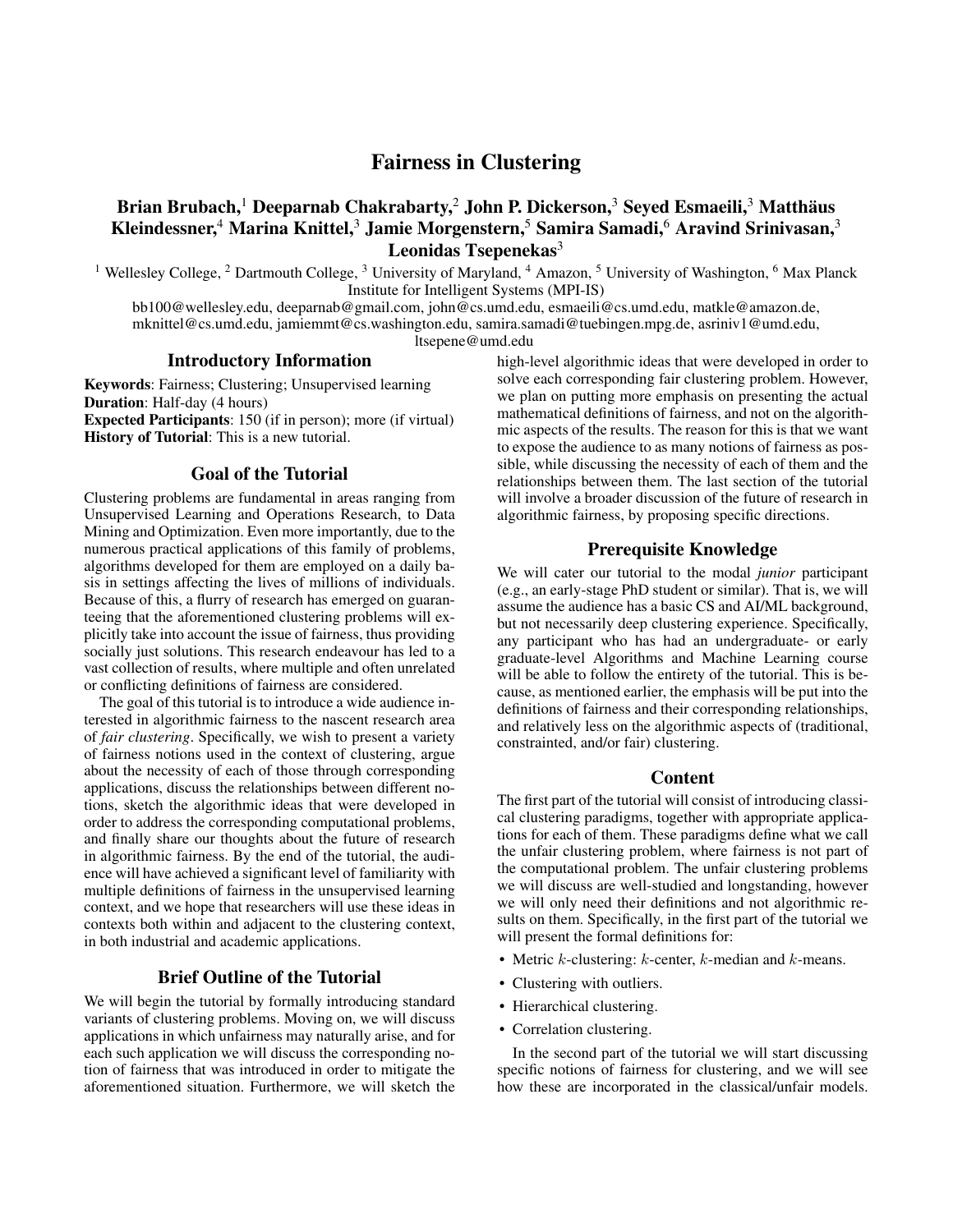For each such notion we will present realistic applications demonstrating its importance. One of the biggest take-home messages of our tutorial will be that these different definitions of fairness are equally important and they are introduced in order to capture different and unique scenarios. In addition, besides simply enumerating different concepts of fairness, we will present a more structured taxonomy. The full list of the work we are going to cover can be found in the References section below.

The third part of the tutorial will revolve around some of the main algorithmic techniques that were developed in order to tackle fair clustering problems. Our description of those will be on a high-level, nonetheless we would still like to make the audience aware of the kind of approaches that have been used throughout the literature. Examples of techniques we want to cover include the widely-used two-step approach of (Bercea et al. 2019; Bera et al. 2019), the fairlet decomposition of (Chierichetti et al. 2017), and networkflow roundings such as those in (Bercea et al. 2019).

The final part of the tutorial will feature a discussion of where fair clustering and the broader field of algorithmic fairness is going. We will explore important questions, criticisms, and developing norms in this growing research area. Emphasis will be placed on connecting foundational research in fair clustering more closely to real applications and communities served. This discussion will conclude with exciting future directions and open problems.

### References

Abbasi, M.; Bhaskara, A.; and Venkatasubramanian, S. 2021. Fair Clustering via Equitable Group Representations. FAccT '21.

Ahmadian, S.; Epasto, A.; Knittel, M.; Kumar, R.; Mahdian, M.; Moseley, B.; Pham, P.; Vassilvitskii, S.; and Wang, Y. 2020a. Fair hierarchical clustering. *Advances in Neural Information Processing Systems* 33: 21050–21060.

Ahmadian, S.; Epasto, A.; Kumar, R.; and Mahdian, M. 2020b. Fair correlation clustering. In *International Conference on Artificial Intelligence and Statistics*, 4195–4205. PMLR.

Anderson, N.; Bera, S. K.; Das, S.; and Liu, Y. 2020. Distributional Individual Fairness in Clustering. *CoRR* abs/2006.12589. URL https://arxiv.org/abs/2006.12589.

Anegg, G.; Angelidakis, H.; Kurpisz, A.; and Zenklusen, R. 2020. A Technique for Obtaining True Approximations for k-Center with Covering Constraints. In Bienstock, D.; and Zambelli, G., eds., *Integer Programming and Combinatorial Optimization*, 52–65. Cham: Springer International Publishing.

Bandyapadhyay, S.; Inamdar, T.; Pai, S.; and Varadarajan, K. 2019a. A Constant Approximation for Colorful k-Center. In *27th Annual European Symposium on Algorithms (ESA 2019)*, volume 144 of *Leibniz International Proceedings in Informatics (LIPIcs)*, 12:1–12:14. ISBN 978-3-95977-124- 5. ISSN 1868-8969.

Bandyapadhyay, S.; Inamdar, T.; Pai, S.; and Varadarajan, K. 2019b. A Constant Approximation for Colorful k-

Center. In *27th Annual European Symposium on Algorithms (ESA 2019)*, volume 144 of *Leibniz International Proceedings in Informatics (LIPIcs)*, 12:1–12:14. Schloss Dagstuhl– Leibniz-Zentrum fuer Informatik.

Bera, S.; Chakrabarty, D.; Flores, N.; and Negahbani, M. 2019. Fair Algorithms for Clustering. In *Advances in Neural Information Processing Systems 32*, 4954–4965.

Bercea, I. O.; Groß, M.; Khuller, S.; Kumar, A.; Rösner, C.; Schmidt, D. R.; and Schmidt, M. 2019. On the Cost of Essentially Fair Clusterings. In *APPROX/RANDOM 2019*, volume 145, 18:1–18:22.

Brubach, B.; Chakrabarti, D.; Dickerson, J. P.; Khuller, S.; Srinivasan, A.; and Tsepenekas, L. 2020. A Pairwise Fair and Community-preserving Approach to k-Center Clustering. In *ICML*.

Brubach, B.; Chakrabarti, D.; Dickerson, J. P.; Srinivasan, A.; and Tsepenekas, L. 2021. Fairness, Semi-Supervised Learning, and More: A General Framework for Clustering with Stochastic Pairwise Constraints. In *AAAI*.

Chakrabarti, D.; Esmaeili, S. A.; Dickerson, J. P.; Srinivasan, A.; and Tsepenekas, L. 2022. A New Notion of Individually Fair Clustering: α-Equitable k-Center. In *AISTATS*.

Chen, X.; Fain, B.; Lyu, L.; and Munagala, K. 2019. Proportionally Fair Clustering. In *Proceedings of the 36th International Conference on Machine Learning*, volume 97 of *Proceedings of Machine Learning Research*, 1032–1041. PMLR.

Chierichetti, F.; Kumar, R.; Lattanzi, S.; and Vassilvitskii, S. 2017. Fair Clustering Through Fairlets. In *Advances in Neural Information Processing Systems 30*.

Dwork, C.; Hardt, M.; Pitassi, T.; Reingold, O.; and Zemel, R. 2012. Fairness Through Awareness. In *Proceedings of the 3rd Innovations in Theoretical Computer Science Conference*, ITCS '12.

Esmaeili, S. A.; Brubach, B.; Srinivasan, A.; and Dickerson, J. P. 2021. Fair Clustering Under a Bounded Cost. In *NeurIPS*.

Esmaeili, S. A.; Brubach, B.; Tsepenekas, L.; and Dickerson, J. P. 2020. Probabilistic Fair Clustering. In *NeurIPS*.

Ghadiri, M.; Samadi, S.; and Vempala, S. 2021. Socially Fair K-Means Clustering. FAccT '21.

Goyal, D.; and Jaiswal, R. 2021. Tight FPT Approximation for Socially Fair Clustering.

Harris, D. G.; Pensyl, T.; Srinivasan, A.; and Trinh, K. 2019. A Lottery Model for Center-Type Problems With Outliers. *ACM Trans. Algorithms* 15(3). ISSN 1549-6325. doi:10. 1145/3311953. URL https://doi.org/10.1145/3311953.

Jia, X.; Sheth, K.; and Svensson, O. 2021. Fair colorful kcenter clustering. *Mathematical Programming* 1–22.

Jones, M.; Nguyen, H.; and Nguyen, T. 2020. Fair k-centers via maximum matching. In *International Conference on Machine Learning*, 4940–4949. PMLR.

Jung, C.; Kannan, S.; and Lutz, N. 2019. A Center in Your Neighborhood: Fairness in Facility Location.